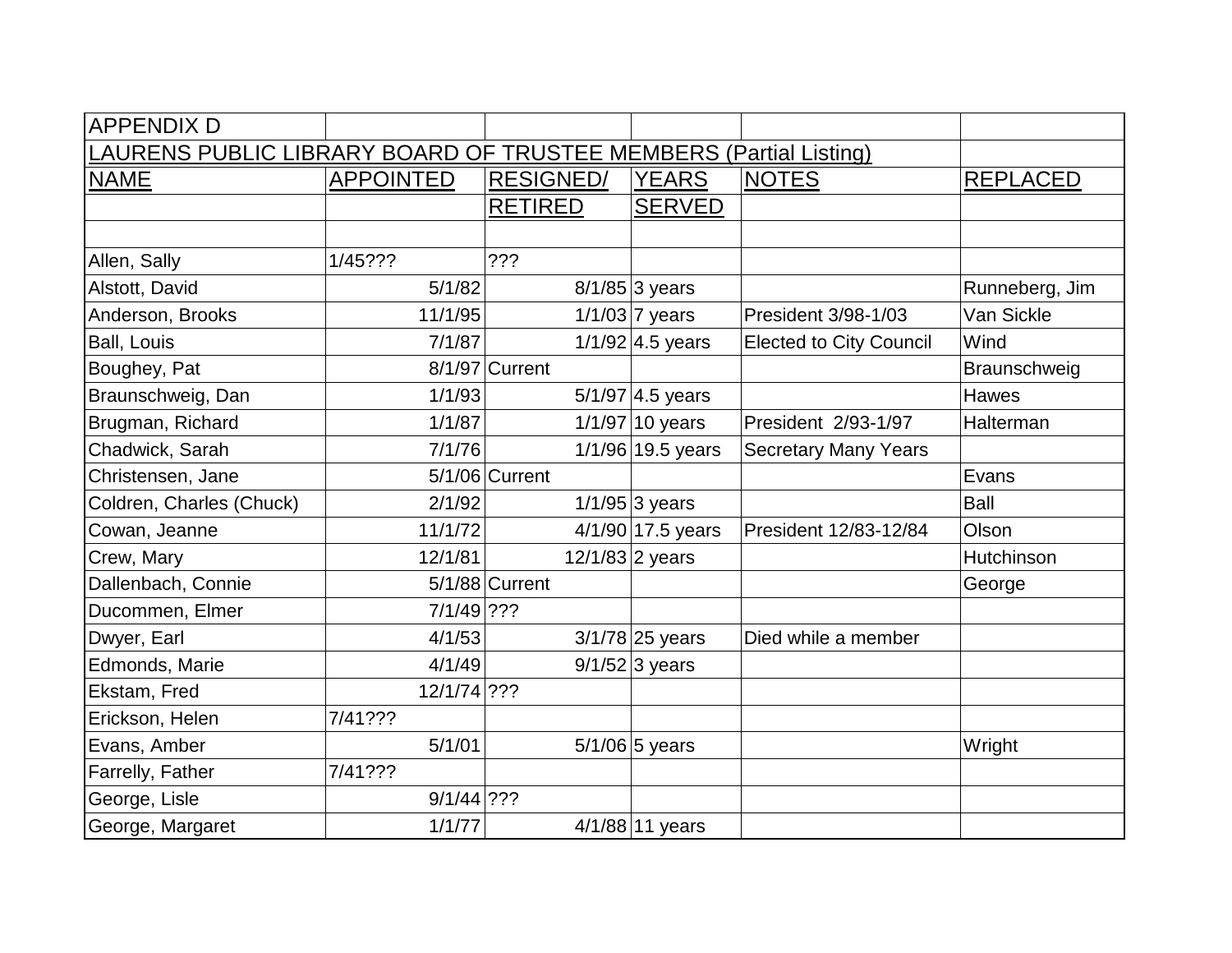| Gildae, Verona      | 11/1/50 ??? |                  |                    | President                      | Johnson, Rev.    |
|---------------------|-------------|------------------|--------------------|--------------------------------|------------------|
| Hakes, Agnes        | 7/41???     | ???              |                    |                                |                  |
| Hakes, Frances      | 1/1/27      |                  | $9/1/76$ 50 years  | President 12 years             |                  |
| Hakes, Kathy        | 12/1/83     |                  | 12/1/92 11 years   | President11/87-12/92           | Crew             |
| Halterman, Joe      | 1/1/59      |                  | 12/1/86 27 years   | President 20 years             |                  |
| Harms, Patricia     | 2/1/64      |                  | $6/1/76$ 12 years  | <b>Became Library Director</b> |                  |
| Hawes, Dick         | 1/1/87      |                  | 12/1/92 6 Years    |                                | Kees, E.J.       |
| Hersom, Jan         |             | $1/1/95$ Current |                    | Secretary                      | Korrect          |
| Hile, Rev.          | 12/1/50     |                  |                    |                                | <b>McKee</b>     |
| Hitchcock, Harold   | 1/1/54      |                  | 11/1/72 19 years   |                                |                  |
| Hutchinson, Phyliss | 12/1/76     |                  | 12/1/81 5 years    |                                | Hakes, Frances   |
| Johnson, Fred       |             | $1/1/03$ Current |                    |                                | Anderson         |
| Johnson, Rev.       | ???         | 10/1/50          |                    |                                |                  |
| Johnson, Rod        | 1/1/95      |                  | $8/1/97$ 2.5 years | <b>Appointed City Council</b>  | Coldren          |
| Kees, E. J. (Eb)    | 6/1/79      |                  | 12/1/86 7 Years    |                                | Kees, Glenn      |
| Kees, Glenn         | 11/1/69     |                  | $1/1/79$ 10 years  | <b>Elected Co. Supervisor</b>  | Loxterkamp       |
| Korrect, Jeanette   | 4/1/90      |                  | $1/1/95$ 4.5 years |                                | Cowan            |
| Korrect, Jeanette   |             | $4/1/97$ Current |                    | Secretary 3/98-                | <b>Brugman</b>   |
| Kreul, Mattie       | 7/1/31      |                  | 10/1/75 45 years   |                                |                  |
| Larson, Elmer       | 9/44???     |                  |                    |                                |                  |
| Loxterkamp, Marvin  | 10/1/54     |                  | $6/1/69$ 15 years  |                                |                  |
| McKee, H.A.         | 8/1/48      |                  | 10/1/50 2 years    |                                |                  |
| Mather, Kristy      |             | $2/1/96$ Current |                    | <b>First Rural Member</b>      | Chadwick         |
| Miller, Joe         | 10/1/88     |                  | $2/1/92$ 3.5 years | Died while a member            | Swanson          |
| Milton, Les         | 3/1/89      |                  | $1/1/99$ 10 years  | President 1/97-3/98            | <b>Stewart</b>   |
| Oleson, Darrel      | 1/1/73      |                  | $2/1/74$ 1 year    | <b>Elected Mayor</b>           | <b>Hitchcock</b> |
| Olson, Bertha       | 6/1/51      |                  | $9/1/72$ 21 years  | <b>Secretary Many Years</b>    |                  |